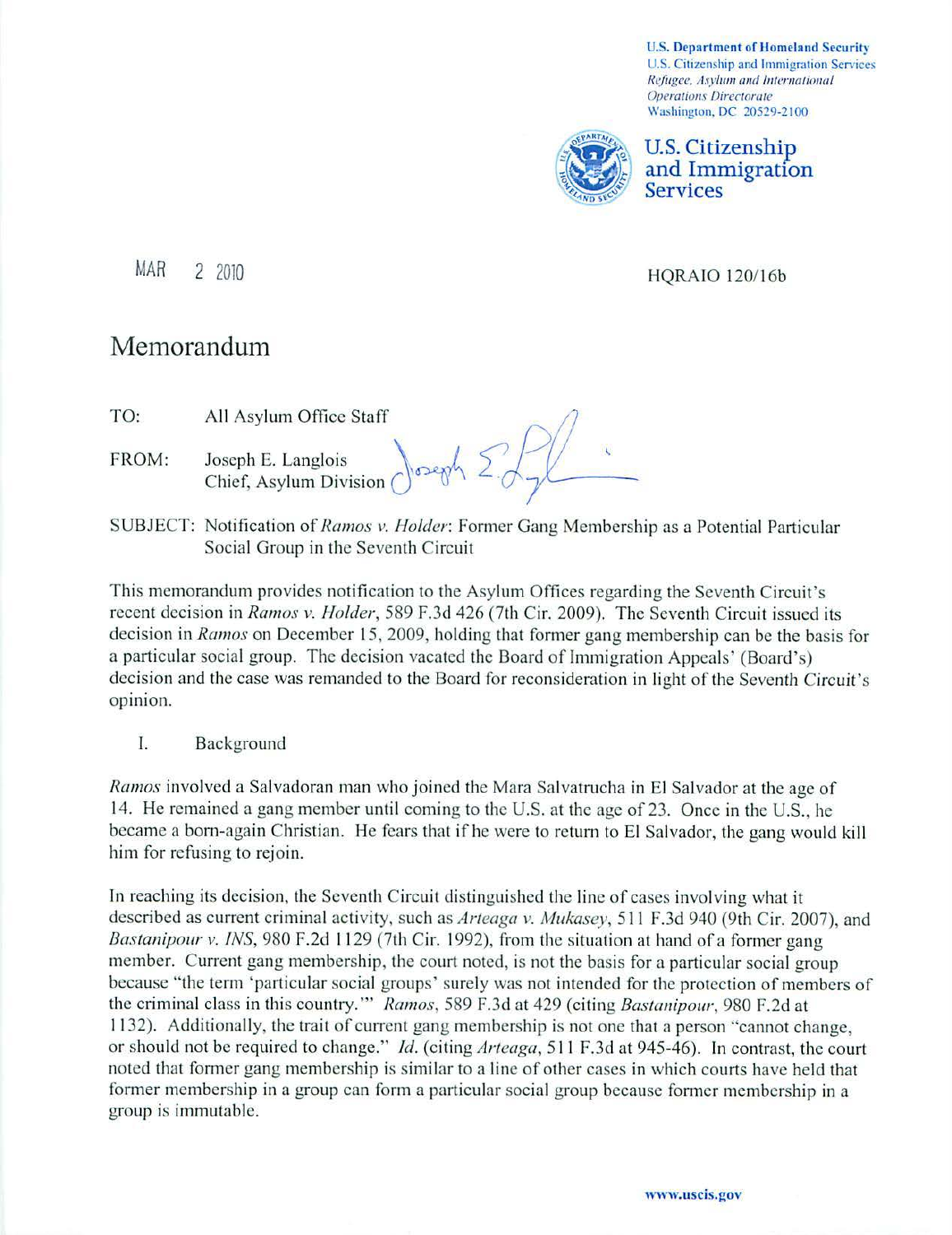Guidance on *Ramos v. Holder*  Page 2

The Seventh Circuit, in justifying its holding that former gang membership can be the basis of a particular social group, also distinguished its opinion from the Ninth Circuit's opinion in *Arteaga.* The Ninth Circuit in *Arteaga* held that fonner gang membership does not constitute a particular social group:

Arteaga's "shared past experience" includes violent criminal activity. We cannot conclude that Congress, in offering refugee protection for individuals facing potential persecution through social group status, intended to include violent street gangs who assault people and who traffic in drugs and commit theft....Accordingly, we hold that participation in such activity is not fundamental to gang members' individual identities or consciences, and they are therefore ineligible for protection as members of a particular social group...

511 F.3d at 945-46. Additionally, the Ninth Circuit rejected Arteaga 's argument that fonner gang membership is immutable.

Disassociating oneself from a group does not automatically put one in another group as group is meant in the law. One who disassociates himself from a group may fall analytically into a definable category, but the category of non-associated or disaffiliated persons in this context is far too unspecific and amorphous to be called a social group, whether that person is tattooed or not.

## *Id.* at 946.

The Seventh Circuit, in contrast, stated that Congress did not intend to bar fonner gang members from constituting a particular social group. If it had wanted to, the court opined, Congress could have enacted mandatory bars for former gang members, as it had for persecutors, but it had not. To bar all fonner gang members from being eligible for asylum would be perverse, the opinion continued, as someone like Ramos would not quit a gang if he thought he would be sent back to El Salvador, and would instead now be forced "to abandon his Christian scruples and rejoin the gang" as his sole means of survival. *See Ramos,* 589 F.3d at 430. Additionally, in contrast to the Ninth Circuit opinion that fonner gang members are an amorphous group, the Seventh Circuit found that "Ramos was a member of a specific, well-recognized, indeed notorious gang....It is neither unspecific nor amorphous." *Id.* at 431. The court, in referring to "the external criterion," essentially found that former gang members are socially distinct. Id. at 430. The Seventh Circuit's interpretation appears to create tension with the Ninth Circuit, and we anticipate further developments in this area.

Finally, the Seventh Circuit noted that quite separate from whether Ramos is a member of a particular social group, he may be barred from asylum under the serious nonpolitical crime bar due to having committed violent acts while a gang member. Additionally, while the underlying application for review was for withholding of removal, if it were an asylum case, the government would have the ability to issue a discretionary denial. *Id.* at 431.